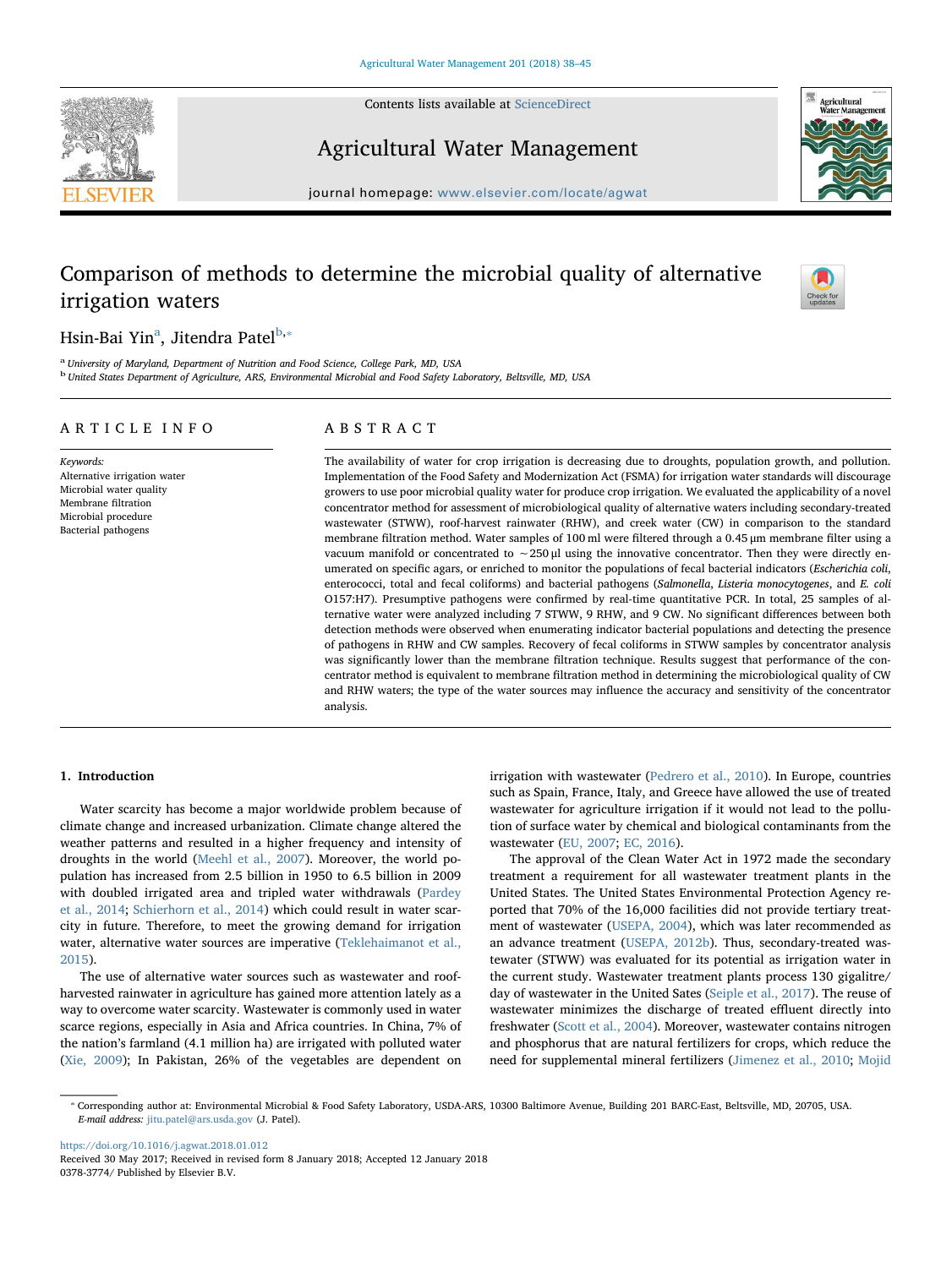### [et al., 2010](#page-7-11)).

Roof-harvested rainwater (RHW) and creek water (CW) have also been considered as potential water sources for irrigation purposes ([Ahmed et al., 2011;](#page-6-2) [Chidamba and Korsten, 2015](#page-6-3)). Roof-harvested rainwater has been used as a potable- and nonpotable-water source in many countries such as Australia [\(Uba and Aghogho, 2000](#page-7-12); [Evans et al.,](#page-6-4) [2006;](#page-6-4) [Despins et al., 2009](#page-6-5)). Currently, applications of RHW for irrigation have not been well recognized and only 17 states have established guidelines to regulate the usage of RHW for agricultural irrigation in the United States [\(NCSL, 2017](#page-7-13)).

The consumption of fresh produce increased by 25% per capita during 1990s compared to 1970s due to changes in dietary trends and globalization [\(Pollack, 2001](#page-7-14); [Brandl, 2006](#page-6-6)). The proportion of all foodborne outbreak illnesses associated with raw fresh produce has also increased from < 1% to 12% during this period ([Harris et al., 2003](#page-6-7); [Sivapalasingam et al., 2004\)](#page-7-15). Approximately 48 million foodborne illnesses occur each year in the United States and ∼46% of the illnesses are linked to fresh produce contamination [\(Painter et al., 2013](#page-7-16)). Studies have suggested that water is a significant source of contamination to fresh produce such as spinach, lettuce, and cabbage [\(Uyttendaele et al.,](#page-7-17) [2015\)](#page-7-17). The recently proposed Food Safety and Modernization Act (FSMA) for irrigation water standards discourage growers to use poor microbial quality water for produce crop irrigation [\(USFDA, 2013\)](#page-7-18).

The microbiological quality of water is generally assessed by monitoring the fecal indicator bacteria, which are commonly found in the guts of the warm-blooded animals [\(Pinfold et al., 1993;](#page-7-19) [Uba and](#page-7-12) [Aghogho, 2000](#page-7-12); [Sazakli et al., 2007](#page-7-20)). The alternative water resources herein studied may contain high populations of coliforms, Escherichia coli or pathogenic bacteria including Salmonella spp., Listeria monocytogenes, and E. coli O157:H7 ([Déportes et al., 1995;](#page-6-8) [Steele and](#page-7-21) [Odumeru, 2004;](#page-7-21) [USEPA, 2012a](#page-7-22)). For instance, although microbial populations decrease during the wastewater reclamation process [\(Van der](#page-7-23) [Steen et al., 2000\)](#page-7-23), the secondary treated effluents may contain Salmonella [\(Maynard et al., 1999](#page-7-24); [Armon et al., 2002](#page-6-9)). Moreover, RHW might be contaminated by bird droppings on the roof ([Ahmed et al.,](#page-6-2) [2011\)](#page-6-2). The creek water is also susceptible to contamination with pathogenic microorganisms by storm water runoff, animal fecal materials, and sewage discharges ([Bagdasaryan,](#page-6-10) 1964; [Alderisio and DeLuca,](#page-6-11) [1999;](#page-6-11) [Steele and Odumeru, 2004\)](#page-7-21).

Traditionally, the membrane filtration method has been used for the examination of bacterial populations from environmental waters ([USEPA, 2002a,b](#page-7-25); [USEPA, 2012b](#page-7-7)). However, this method may be inappropriate for water with high turbidity due to clogging of the membrane filter by particulate matter ([SIS, 1996](#page-7-26); [Eckner, 1998;](#page-6-12) [Köster](#page-7-27) [et al., 2003\)](#page-7-27). In this study, a rapid, innovative biological concentrator developed for general microbiology purpose was introduced for irrigation water analysis. This is the first report on the evaluation of an innovative biological concentrator to determine the microbial quality of alternative irrigation waters in comparison with the traditional membrane filtration method.

## 2. Materials and methods

## 2.1. Sampling locations and sample collection

Sampling locations included water collected from rain-barrels of local households, creeks (Little Paint Branch creek, Beltsville, MD; Little Cove creek, Chambersburg, PA), and a wastewater treatment plant (Arlington, VA). All water samples were collected from November 2016 to January 2017. Water samples (4 liters/sample) were collected in sterile, labelled plastic bottles (Fisher Scientific, Fair Lawn, NJ), stored at 4 °C, and analyzed within 24 h.

Secondary-treated wastewater (STWW) was collected at the Arlington Water Pollution Control Plant (AWPCP) that purifies ∼115 million liters of wastewater each day from residences and businesses through 5 wastewater treatments and solids handling systems

(Preliminary treatment, Primary treatment, Secondary treatment, Tertiary treatment/Chemical addition, and Treatment of solids). A total of 7 STWW samples were collected at the location where the waste water is passed through six-10 million liters, four-pass aeration tanks, configured for biological nutrient removal.

Seven creek water samples (CW) were collected from the Little Paint Branch creek (Beltsville, MD) and 2 CW samples were obtained from Little Cove Creek (Chambersburg, PA). In addition, 9 roof-harvest rainwater samples (RHW) were obtained from rain-barrels of local households located in the state of Maryland.

## 2.2. Indicator bacteria enumeration

Indicator bacteria including total coliforms, fecal coliforms, E. coli, and enterococci from each water sample were enumerated by the membrane filtration method and the concentrator method.

For the membrane filtration method, each water sample with appropriate dilution (total volume 100 ml) was filtered through a 0.45 μm (47 mm diameter) nitrocellulose membrane (Fisher Scientific) using vacuum manifold (Thermo Scientific, Waltham, MA). Immediately after filtration, membrane filters with trapped bacteria from the water samples were transferred onto specific agar plates and then transferred to incubator with appropriate incubation conditions. The specific agar media used were Violet Red Bile agar (VRB; Fisher Scientific), mFC agar (Fisher Scientific), mTEC agar (Neogen, Lansing, MI), and m-enterococcus agar (mE; Neogen) for the enumeration of total coliforms, fecal coliforms, E. coli, and enterococci, respectively. The VRB and mE agars were incubated at 35 °C for 24 h and 48 h, respectively, and mTEC and mFC agars were first incubated at 35 °C for 2 h, followed by at 44 °C for 24 h.

For the concentrator method, each water sample with appropriate dilution (total volume 100 ml) was concentrated using a bio-concentrator (InnovaPrep, Drexel, MO) and a 0.45 μm concentrating pipette (InnovaPrep) to a ∼250 μl concentrate, and the entire ∼250 μl concentrate was spread plated onto the aforementioned agars with the appropriate incubation conditions as previously prescribed.

For both methods, number of bacterial colonies between 20 and 60 per plate ([USEPA, 2002a,b](#page-7-25)) from an original or diluted water sample was counted and expressed as log colony-forming units (CFU) per 100 ml. Plates with < 20 colonies were counted when counts were low in undiluted water sample. Detection thresholds of both detection methods for all water samples were 1 CFU/100 ml.

#### 2.3. Anaerobic bacteria enumeration

Populations of anaerobic bacteria including Clostridium perfringens and Bacteroides fragilis from water samples were determined. Individual water samples (100 ml) were filtered or concentrated as previous described. Then the membrane and the ∼250 μl concentrate were placed and spread plated onto Tryptose Sulfite Cycloserine agar (TSC; Sigma Aldrich) or Bacteroides Bile Esculin agar (BBE; Hardy Diagnostics, Santa Maria, CA) for the isolation of C. perfringens or B. fragilis, respectively. Agar plates were incubated anaerobically at 36 °C for 48 h ([Bisson and Cabelli, 1979\)](#page-6-13).

To detect low level contamination by these bacteria  $(< 1$  CFU/ 100 ml), one additional membrane and a ∼250 μl concentrate were separately transferred to a tube containing 10 ml of fluid thioglycollate broth (FTB, Fisher Scientific) and incubated anaerobically at 36 °C for 48 h for enrichment. After incubation, a loopful of FTB was streaked on TSC and BBE agars, and incubated at 36 °C for 24 h to detect these bacteria following enrichment.

#### 2.4. Detection of pathogenic bacteria

Salmonella spp., L. monocytogenes, and E. coli O157:H7 were detected in water samples using primary enrichment in full-strength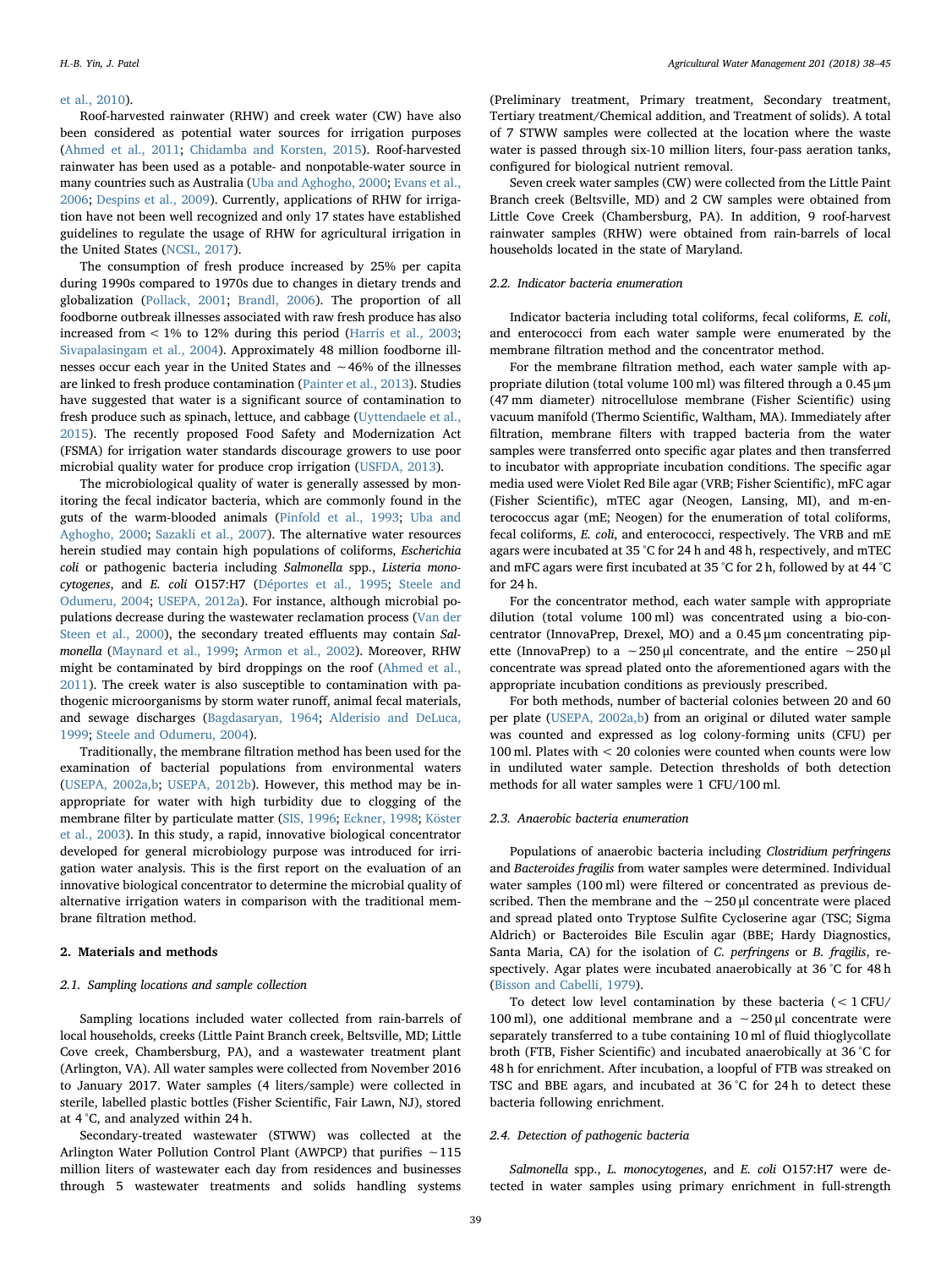peptone water (BPW; Neogen) followed by the secondary enrichment in selective media ([APHA, 2005\)](#page-6-14). Briefly, a membrane or a ~250 μl concentrate from each water sample was enriched in 50 ml of BPW at 37 °C for 24 h. After incubation, 5 ml of the enriched BPW from each sample was transferred to a tube containing 45 ml of tetrathionate broth (Neogen), Fraser broth (Neogen), or mEHEC broth (Biocontrol, Bellevue, WA), and incubated at 37 °C for 24 h. Following secondary enrichment, a loopful of these enrichment broths was streaked on xylose lysine tergitol-4 agar (XLT4; Neogen), modified oxford agar (MOX; Neogen), and sorbitol MacConkey agar (SMAC; Neogen), for the isolation of Salmonella spp., L. monocytogenes, and E. coli O157:H7, respectively.

Presumptive isolates of the target pathogens on selective media were confirmed by real-time quantitative PCR (RT-qPCR). Two presumptive colonies of the target bacteria were selected from each selective agar plate (XLT4, MOX, or SMAC) and separately sub-cultured in 10 ml of Tryptic Soy Borth (TSB; Fisher Scientific). Two hundred microlitres (200 μl) of an overnight TSB culture was suspended in phosphate buffered saline (PBS, pH 7.0) and the genomic DNA was extracted using DNeasy Blood and Tissue Kits (Qiagen, Germantown, MD). Realtime quantitative PCR was performed using published gene specific primers as listed in [Table 1](#page-2-0) with a Stratagene Mx3005p instrument (Stratagene, La Jolla, CA).

Primers specific for the invA gene of Salmonella spp. [\(Rahn et al.,](#page-7-28) [1992\)](#page-7-28) and confirmed by [Malorny et al. \(2003\)](#page-7-29) to be highly specific for Salmonella serotypes were used to confirm Salmonella isolates. Realtime quantitative PCR was performed in a 50 μl volume PCR reaction with SYBR Green reagents (Bio-Rad, Hercules, CA).

Two probe-based RT-qPCR assays were performed to detect the presence of virulence genes stx1 and stx2, and eae gene for presumptive E. coli O157:H7 isolates [\(Sharma and Dean-Nystrom, 2003\)](#page-7-30). Primers and probe for eae gene specifically targeted E. coli O157:H7 intimin, which allow the RT-qPCR assay to distinguish E. coli O157:H7 from non-O157 serotypes [\(Sharma and Dean-Nystrom, 2003\)](#page-7-30). These two RTqPCR assays were carried out in a 50 μl volume reaction with qPCR mastermix plus low ROX reagents (Eurogentec, San Diego, CA).

Presumptive L. monocytogenes colonies from the MOX were further confirmed by streaking on Listeria ottavani and agosti agar (ALOA, BioMerieux, Durham, NC) and RAPID'L. mono agar (LMONO, Bio-rad). Samples exhibited the L. monocytogenes phenotype from both ALOA and LMONO agars were subjected for DNA extraction and RT-qPCR confirmation using primers and probes targeting iap and hly genes as previously described ([Rodríguez-Lázaro et al., 2004](#page-7-31)).

#### <span id="page-2-1"></span>Table 2

| List of the primers used in multiplex PCR for detecting E. coli virulence genes. |  |  |  |
|----------------------------------------------------------------------------------|--|--|--|
|----------------------------------------------------------------------------------|--|--|--|

| Gene  | Name        | Sequence                                 | Size              |
|-------|-------------|------------------------------------------|-------------------|
| strx1 | $str1-F$    | 5'-TGT AAC TGG AAA GGT GGA GTA TAC-3'    | 210 <sub>bp</sub> |
|       | $str1-R$    | 5'-GCT ATT CTG AGT CAA CGA AAA ATA AC-3' |                   |
| stx2  | $str2-F$    | 5'-GTT TTT CTT CGG TAT CCT ATT CCG-3'    | 484 bp            |
|       | $str2-R$    | 5'-GAT GCA TCT CTG GTC ATT GTA TTA C-3'  |                   |
| Rfb   | <b>RfbF</b> | 5'-GTG TCC ATT TAT ACG GAC ATC CAT G-3'  | 292 bp            |
|       | <b>RfbR</b> | 5'-CCT ATA ACG TCA TGC CAA TAT TGC C-3'  |                   |
| fliC  | flic-F      | 5'-GCG CTG TCG AGT TCT ATC GAG C-3'      | 625 <sub>bp</sub> |
|       | flifc-R     | 5'-CAA CGG TGA CTT ATC GCC ATT CC-3'     |                   |
|       |             |                                          |                   |

F: forward primer; R: reverse primer.

#### 2.5. Prevalence of E. coli virulence genes

The prevalence of E. coli virulence genes including  $stx1$ ,  $stx2$ ,  $rfb$ , and fliC from water samples was determined by conventional PCR and gel electrophoresis. Specific primers for the detection of these genes listed in [Table 2](#page-2-1) were previously described by [Hu et al. \(1999\).](#page-6-15) One hundred milliliters of each water sample was filtered or concentrated and the filtered membrane or the ∼250 μl concentrate was transferred to 50 ml BPW and incubated at 37 °C for 24 h. After incubation, BPW cultures were centrifuged at  $5000 \times g$  for 15 min and DNA was extracted using DNeasy Blood and Tissue Kits (Qiagen, Germantown, MD). A multiplex PCR was performed in a 25 μl reaction volume with Platinum SuperFi PCR Master Mix reagents (Thermo Scientific), 0.8 μM stx1 forward and reverse primer, 1.6 μM stx2 forward and reverse primer, 0.5 μM rfb forward and reverse primer, 0.5 μM fliC forward and reverse primer, and ∼50 ng of DNA template in Mastercycler pro (Eppendorf, Westbury, NY). The amplified DNA was visualized in 2% agarose gels stained with SYBR-safe (Sigma Aldrich, St. Louis, MO, USA) and a 100-bp ladder as the standard.

## 2.6. Chemistry of the water sample: chlorine, pH, electrical conductivity and temperature

At each sampling, 100 ml of water samples collected from different sources were measured for chlorine, pH, electrical conductivity (EC), and temperature ([Castro et al., 2009\)](#page-6-16). Water pH and temperature were measured with a pH meter (Orion, St. Louis, MO) and EC was determined with a conductivity meter (HM Digital, Culver City, CA). Total chlorine and free chlorine of each water sample were measured using chlorine Pocket Photometer (HF Scientific, Fort Myers, FL).

#### <span id="page-2-0"></span>Table 1

List of primers and probes used for RT-qPCR in detecting genes specific for pathogenic bacteria.

| Target pathogen       | Gene | Name     | Sequence                                                    |
|-----------------------|------|----------|-------------------------------------------------------------|
| Salmonella            | invA | invA-F   | 5'-GTG AAA TTA TCG CCA CGT TCG GGC AA-3'                    |
|                       |      | invA-R   | 5'-TCA TCG CAC CGT CAA AGG AAC C-3'                         |
| L. monocytogenes      | hly  | hly-F    | 5'-CAT GGC ACC ACC AGC ATC T-3'                             |
|                       |      | hly-R    | 5'-ATC CGC GTG TTT CTT TTC GA-3'                            |
|                       |      | hly-P    | 5'-FAM-CGC CTG CAA GTC CTA AGA CGC CA-TAMRA-3'              |
|                       | iap  | iap-F    | 5'-AAT CTG TTA GCG CAA CTT GGT TAA-3'                       |
|                       |      | iap-R    | 5'-CAC CTT TGA TGG ACG TAA TAA TAC TGT T-3'                 |
|                       |      | iap-P    | 5'-FAM-CAA CAC CAG CGC CAC TAC GGA CG-TAMRA-3'              |
| <i>F. coli</i> O57:H7 | stx1 | $stx1-F$ | 5'-GAC TGC AAA GAC GTA TGT AGA TTC G-3'                     |
|                       |      | $str1-R$ | 5'-ATC TAT CCC TCT GAC ATC AAC TGC-3'                       |
|                       |      | $stx1-P$ | 5'-FAM-TGA ATG TCA TTC GCT CTG CAA TAG GTA CTC-TAMRA-3'     |
|                       | stx2 | $stx2-F$ | 5'-ATT AAC CAC ACC CCA CCG-3'                               |
|                       |      | $stx2-R$ | 5'-GTC ATG GAA ACC GTT GTC AC-3'                            |
|                       |      | $stx2-P$ | 5'-HEX-CAG TTA TTT TGC TGT GGA TAT ACG AGG GCT TG-TAMRA-3'  |
|                       | eae  | eae-F    | 5'-GTA AGT TAC ACT ATA AAA GCA CCG TCG-3'                   |
|                       |      | eae-R    | 5'-TCT GTG TGG ATG GTA ATA AAT TTT TG-3'                    |
|                       |      | eae-P    | 5'-FAM-AAA TGG ACA TAG CAT CAG CAT AAT AGG CTT GCT-TAMRA-3' |

F: forward primer; R: reverse primer.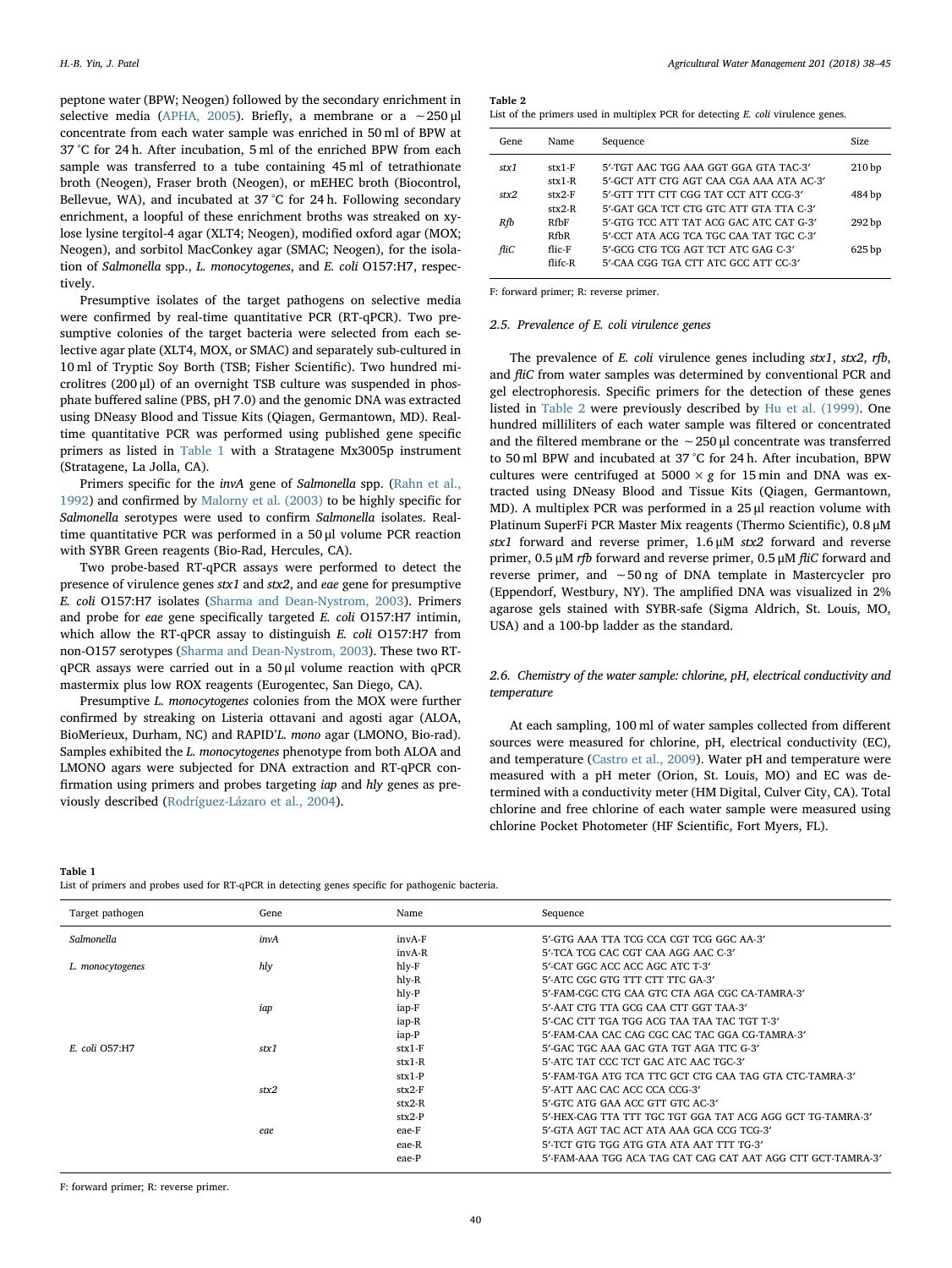#### <span id="page-3-0"></span>Table 3

Bacterial indicator populations in water samples analyzed by the membrane filtration method and the concentrator method.<sup>[1](#page-3-2)</sup>

|                                                              | Creek water<br>log CFU/100 ml                                                                                                  |                                                                                           | Roof-harvest rainwater<br>log CFU/100 ml                                                                       |                                                                                                                         | Secondary-treated wastewater<br>log CFU/100 ml                                                             |                                                                                                                   |  |
|--------------------------------------------------------------|--------------------------------------------------------------------------------------------------------------------------------|-------------------------------------------------------------------------------------------|----------------------------------------------------------------------------------------------------------------|-------------------------------------------------------------------------------------------------------------------------|------------------------------------------------------------------------------------------------------------|-------------------------------------------------------------------------------------------------------------------|--|
|                                                              | Membrane                                                                                                                       | Concentrator                                                                              | Membrane                                                                                                       | Concentrator                                                                                                            | Membrane                                                                                                   | Concentrator                                                                                                      |  |
| Total coliforms<br>Fecal coliforms<br>E. coli<br>enterococci | $2.31 \pm 0.18$ <sup>bcx</sup><br>$1.81 \pm 0.32^{\text{bcx}}$<br>$1.57 \pm 0.27^{\text{bx}}$<br>$1.43 \pm 0.32$ <sup>ax</sup> | $2.59 + 0.14bx$<br>$1.17 + 0.25^{\text{cdy}}$<br>$1.02 + 0.18^{by}$<br>$1.29 + 0.30^{ay}$ | $1.41 + 0.32$ <sup>dx</sup><br>$0.95 \pm 0.31^{\text{cdx}}$<br>$0.23 + 0.10^{\text{cy}}$<br>$1.35 + 0.39^{ax}$ | $1.91 \pm 0.22$ <sup>cdx</sup><br>$0.52 \pm 0.29$ <sup>dy</sup><br>$0.43 \pm 0.25^{\text{cy}}$<br>$1.21 \pm 0.39^{axy}$ | $3.61 + 0.11^{ax}$<br>$3.51 \pm 0.12$ <sup>ax</sup><br>$3.04 \pm 0.19$ <sup>ax</sup><br>$1.96 + 0.23^{ay}$ | $3.51 \pm 0.08$ <sup>ax</sup><br>$2.82 \pm 0.16^{\text{bx}}$<br>$3.04 \pm 0.14^{\text{ax}}$<br>$1.73 + 0.30^{ay}$ |  |

 $a-d$  Means with different superscripts in a row differ significantly (P < 0.05).

 $x-y$  Means with different superscripts in a column differ significantly (P < 0.05).

<span id="page-3-2"></span><sup>1</sup> Results are mean values  $\pm$  standard deviation (Detection threshold: 1 CFU/100 ml).

## 2.7. Statistical analysis

Bacterial populations (log CFU/100 ml) were subjected to ANOVA and analyzed using the Statistical Analysis Software (version 9.4 SAS Institute Inc, Cary, NC). Differences among the means were analyzed at P < 0.05 using Fisher's least significance difference test. To ensure that the data were normally distributed, standardized skewness was verified. In addition, Pearson product moment correlation coefficients (r) among the chemical and microbial properties of the water samples were analyzed ( $P < 0.05$ ).

## 3. Results

#### 3.1. Bacterial indicator populations

Bacterial indicator populations of the CW, RHW, and STWW samples are shown in [Table 3.](#page-3-0) Among the three types of water sources, RHW had the lowest bacterial indicator populations; followed by CW and STWW. In RHW samples, total coliforms were detected in all 9 samples (100%), whereas fecal coliforms were found in 6 samples (67%; 6/9) and generic E. coli in 2 samples (22%; 2/9).

Populations of total coliforms and E. coli in STWW samples were significantly higher than in the other two types of waters as recovered by both detection methods. However, no significant differences were observed in populations of enterococci among the three types of waters. Additionally, there were no significant differences between the two methods in enumerating total coliforms, E. coli, and enterococci populations of CW, RHW, and STWW [\(Table 9](#page-5-0)). However, membrane filtration method detected significantly higher fecal coliforms in STWW than the concentrator method.

## 3.2. Detection of anaerobic bacteria

<span id="page-3-1"></span>Table 4

[Table 4](#page-3-1) shows the prevalence of B. fragilis and C. perfringens from the tested water samples. High prevalence of B. fragilis was detected in STWW (86%; 6/7 positive), but none in CW (0/9) and RHW (0/9). In

Anaerobic bacterial populations in water samples recovered by direct plating and enrichment.

STWW samples, B. fragilis populations enumerated by the membrane filtration method and the concentrator method were different  $(P < 0.05)$ . Although no *C. perfringens* populations were enumerated by direct plating in all three types of water sources by both detection methods, high prevalence of C. perfringens was detected in STWW (100%; 7/7), CW (78%; 7/9), and RHW (66%, 6/9) following enrichment. Recovery of C. perfringens in RHW was higher by the membrane filtration method which detected 67% positive compared to 44% positive by the concentrator method.

## 3.3. Detection of pathogenic bacteria

Results of the RT-qPCR confirmed the presence of bacterial pathogens in the tested water samples as shown in [Table 5](#page-4-0). In CW samples, L. monocytogenes was the only pathogen detected by both methods with further confirmation by chromogenic agars and RT-qPCR assays. Although the presence of stx1 gene was detected in one of the CW samples by the membrane filtration method, none of the presumptive colonies isolated from CW samples was confirmed positive for E. coli O157:H7. Results of the CW and RHW samples showed that both detection methods exerted similar performance in detecting L. monocytogenes and E. coli O157:H7 in these two water sources.

Salmonella spp. were only detected in STWW samples; detection of Salmonella positive samples varied with the detection method. Salmonella were recovered from 43% (3/7) and 29% (2/7) STWW samples by the membrane filtration method and the concentrator method, respectively. Similarly, E. coli O157:H7 was recovered from 2 STWW samples using membrane filtration method; however, only one sample was detected using the concentrator method.

### 3.4. Prevalence of E. coli virulence genes

[Table 6](#page-4-1) shows the prevalence of E. coli virulence genes including fliC (H7 antigen), rfb (O157 antigen), and shiga-toxin genes (stx1 and stx2). High prevalence of fliC, rfbE, and stx 1 genes were found in all three water sources. Shiga-toxigenic gene (stx1) was detected in 6 RHW

|                | Creek water<br>log CFU/100 ml |              | Roof-harvest rainwater<br>log CFU/100 ml |              | Secondary-treated wastewater<br>log CFU/100 ml |                         |
|----------------|-------------------------------|--------------|------------------------------------------|--------------|------------------------------------------------|-------------------------|
|                | Membrane                      | Concentrator | Membrane                                 | Concentrator | Membrane                                       | Concentrator            |
| B. fragilis    | ND <sup>1</sup>               | <b>ND</b>    | <b>ND</b>                                | <b>ND</b>    | $1.36 + 0.35^{2a}$                             | $0.53 \pm 0.16^{\rm b}$ |
| Enrichment     | $0/9^3$                       | 0/9          | 0/9                                      | 0/9          | 6/7                                            | 6/7                     |
| C. perfringens | <b>ND</b>                     | <b>ND</b>    | <b>ND</b>                                | <b>ND</b>    | <b>ND</b>                                      | <b>ND</b>               |
| Enrichment     | 7/9                           | 7/9          | 6/9                                      | 4/9          | 7/7                                            | 7/7                     |

 $a-b$  Means with different superscripts in a row of the same type of water sample differ significantly (P < 0.05).

<span id="page-3-3"></span><sup>1</sup> ND: below detection limit ( $< 1$  CFU/100 ml).

<span id="page-3-4"></span><sup>2</sup> Results are mean values  $\pm$  standard deviation (Detection threshold: 1CFU/100 ml).

<span id="page-3-5"></span> $^3$  Number of the positive samples/total number of samples.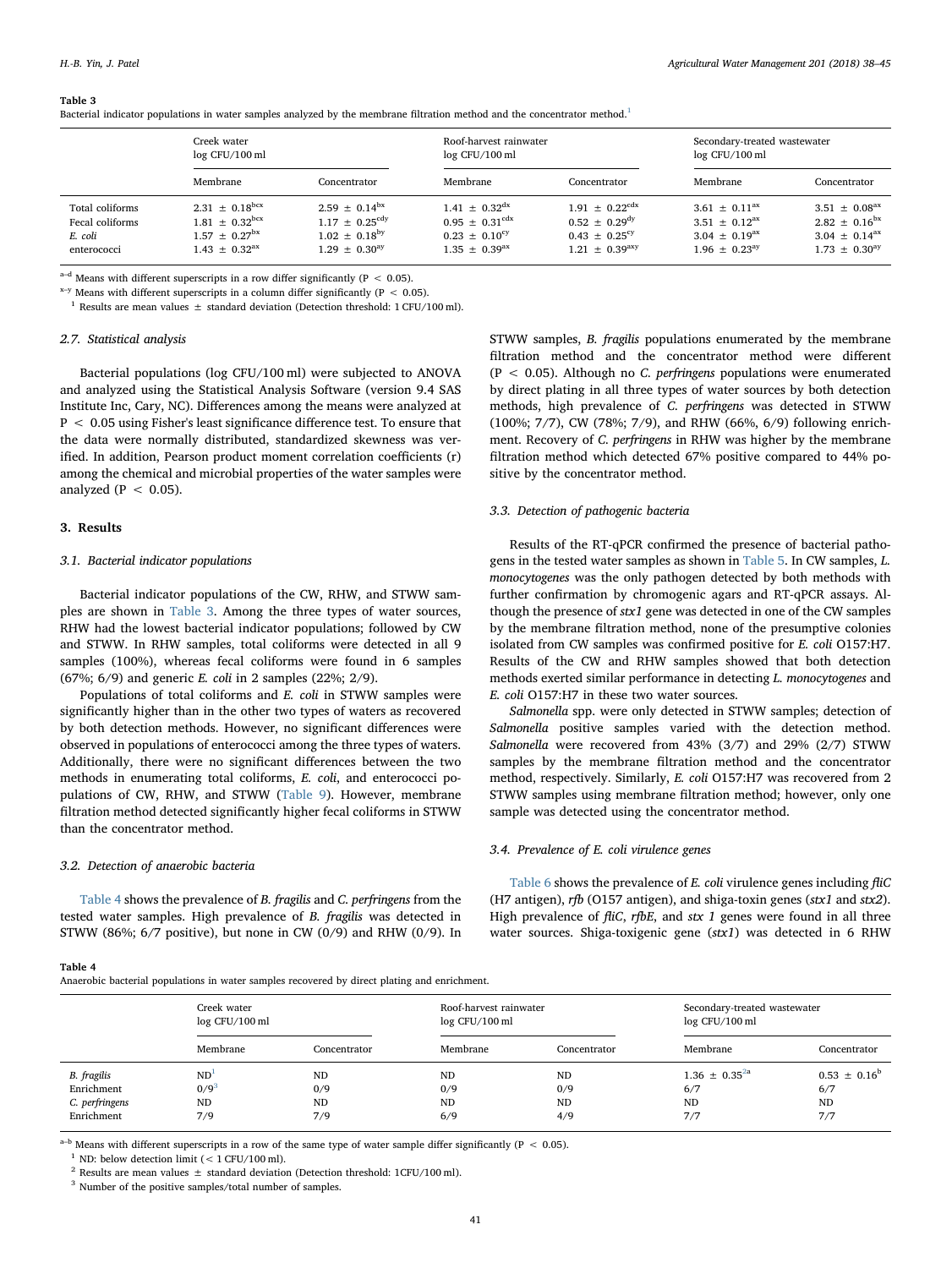#### <span id="page-4-0"></span>Table 5

Detection of bacterial pathogens in water samples following confirmation of presumptive positive isolates.

|                  |      | Creek water |              | Roof-harvest water |              | Secondary-treated wastewater |              |
|------------------|------|-------------|--------------|--------------------|--------------|------------------------------|--------------|
|                  |      | Membrane    | Concentrator | Membrane           | Concentrator | Membrane                     | Concentrator |
| L. monocytogenes | hly  | $3/9^1$     | 3/9          | 1/9                | 1/9          | 0/7                          | 0/7          |
|                  | iap  | 3/9         | 3/9          | 1/9                | 1/9          | 0/7                          | 0/7          |
| Salmonella spp.  | invA | 0/9         | 0/9          | 0/9                | 0/9          | 3/7                          | 2/7          |
| E. coli O157:H7  | eae  | 0/9         | 0/9          | 1/9                | 1/9          | 2/7                          | 1/7          |
|                  | stx1 | 1/9         | 0/9          | 1/9                | 1/9          | 2/7                          | 1/7          |
|                  | stx2 | 0/9         | 0/9          | 0/9                | 0/9          | 0/7                          | 0/7          |

<span id="page-4-3"></span><sup>1</sup> Number of the positive sample/total samples; presumptive positive isolates on selective media were confirmed by molecular procedure.

#### <span id="page-4-1"></span>Table 6

Prevalence of E. coli virulence genes in water samples recovered by the membrane filtration method and the concentrator method.

|                              |              | fliC               | rfb | stx1 | stx2 |
|------------------------------|--------------|--------------------|-----|------|------|
| Creek water                  | Membrane     | $5/9$ <sup>1</sup> | 5/9 | 6/9  | 0/9  |
|                              | Concentrator | 7/9                | 8/9 | 8/9  | 0/9  |
| Roof-harvest rainwater       | Membrane     | 7/9                | 6/9 | 6/9  | 1/9  |
|                              | Concentrator | 6/9                | 6/9 | 6/9  | 1/9  |
| Secondary-treated wastewater | Membrane     | 4/7                | 4/7 | 5/7  | 0/7  |
|                              | Concentrator | 4/7                | 5/7 | 5/7  | 0/7  |

<span id="page-4-4"></span><sup>1</sup> Number of the positive sample/total samples.

(67%), 5 STWW (71%), and 8 CW (89%) samples analyzed by the concentrator method whereas only 6 CW (67%) samples were identified as stx1 positive when analyzed by the membrane filtration method. The concentrator method also detected higher prevalence of the rfb gene than the membrane filtration method. The rfb gene was detected in 89% (8/9) and 71% (5/7) CW and STWW samples by the concentrator method as compared to 56% (5/9) and 57% (4/7) rfb positive samples, respectively, by the membrane filtration method. Prevalence of stx2 gene was very low, only one of the RHW (1/9) contained stx2 and none in CW or STWW.

#### 3.5. Chemistry of water samples

The average values of pH, chlorine (total and free chlorine), and EC of all tested water samples met irrigation water quality standards according to FAO's guideline ([Ayers and Westcot, 1985\)](#page-6-17), with the exception of the slightly higher EC recorded in STWW, as shown in [Table 7](#page-4-2). The average EC of STWW was  $0.98 \pm 0.14$  dS/m, which was in the range of the "slight to moderate degree of restriction" on use for irrigation water according to FAO guidelines (0.7–3.0 dS/m).

## 3.6. Correlation between chemistry and microbial indicators

Results of all water samples from CW, RHW, and STWW were pooled and analyzed for Pearson product moment correlation coefficients (r) and P value as shown in [Table 8.](#page-5-1) Significant positive relationships ( $P < 0.05$ ) were observed among all the microbial indicators (total coliforms, fecal coliforms, E. coli, and enterococci) and

## the highest correlation was between the E. coli and fecal coliform populations ( $r = 0.8559$ ;  $P < 0.05$ ), followed by between *E*. *coli* and total coliforms ( $r = 0.7978$ ,  $P < 0.05$ ). Further, the EC of the water samples was significantly correlated with total coliforms (0.4943), fecal coliforms  $(0.4418)$ , and E. coli  $(0.5877)$  populations.

## 4. Discussion

It is estimated that 44% of the population in the world will be living in water-stressed condition by 2050 ([Scheierling et al., 2011\)](#page-7-32). When water becomes limited for human consumption, it will be difficult to acquire water for irrigation purpose. As the world faces increasing water scarcity, the use of waste-water, roof-harvest rainwater, and creek water for irrigation would represent advantageous alternative sources. To determine the microbiological safety of these sources as irrigation waters for fresh produce, quantification and detection of indicator and pathogenic bacteria are important to ensure the fresh produce safety for human consumption. A RT-qPCR method was compared with the membrane filtration method for enumeration of E. coli in surface water ([Vital et al., 2017\)](#page-7-33). In their study, RT-qPCR method recovered significantly lower E. coli populations than the membrane filtration method. Detection of enterococci in recreational water by the membrane filtration and the defined substrate-based Enterolert® showed lower recovery ( $P < 0.05$ ) by the latter method and reported that Enterolert® method was not equivalent to the membrane filtration method [\(Valente et al., 2010](#page-7-34)). During a long-term study, [Buckalew et al.](#page-6-18) [\(2006\)](#page-6-18) reported that E. coli populations detected by Colilert $\degree$  in environmental water samples were similar to those detected by the membrane filtration method. In the current study, we also compared a new concentrator method against membrane filtration.

The comparative evaluation of the membrane filtration method and the concentrator method revealed no significant differences in recovery of indicator bacteria, except for lower recovery of fecal coliforms in STWW with the concentrator method. The results suggest that the concentrator method may be used to accurately determine the populations of total coliforms, E. coli, and Enterococci in alternative irrigation waters. The method may recover lower populations of fecal coliforms in STWW samples. Moreover, C. perfringens and Bacteroides spp. have also been used as indicators of fecal contamination in water ([Bisson and Cabelli, 1979](#page-6-13); [Sartory et al., 1998;](#page-7-35) [Fogarty and Voytek,](#page-6-19)

## <span id="page-4-2"></span>Table 7

Chemical quality of the creek water, roof-harvest water, and secondary-treated wastewater.<sup>[1](#page-4-5)</sup>

|                                                                   | Temperature (°C)                                      | pH                                                 | EC $(dS/m)^2$                                         | Chlorine $(\mu g/l)$                               |                                                    |
|-------------------------------------------------------------------|-------------------------------------------------------|----------------------------------------------------|-------------------------------------------------------|----------------------------------------------------|----------------------------------------------------|
|                                                                   |                                                       |                                                    |                                                       | Total                                              | Free                                               |
| Creek water<br>Roof-harvest water<br>Secondary-treated wastewater | $22.8 \pm 0.88$<br>$22.9 \pm 1.37$<br>$22.6 \pm 1.42$ | $7.3 \pm 0.06$<br>$7.7 \pm 0.13$<br>$7.1 \pm 0.09$ | $0.51 \pm 0.87$<br>$0.12 \pm 0.82$<br>$0.98 \pm 0.14$ | $0.4 \pm 0.10$<br>$0.4 \pm 0.10$<br>$0.1 \pm 0.03$ | $0.3 \pm 0.10$<br>$0.3 \pm 0.10$<br>$0.1 \pm 0.02$ |

<span id="page-4-5"></span> $^1$  Data are the mean values  $\pm$  standard deviation.

<span id="page-4-6"></span> $^{\rm 2}$  EC: electric conductivity.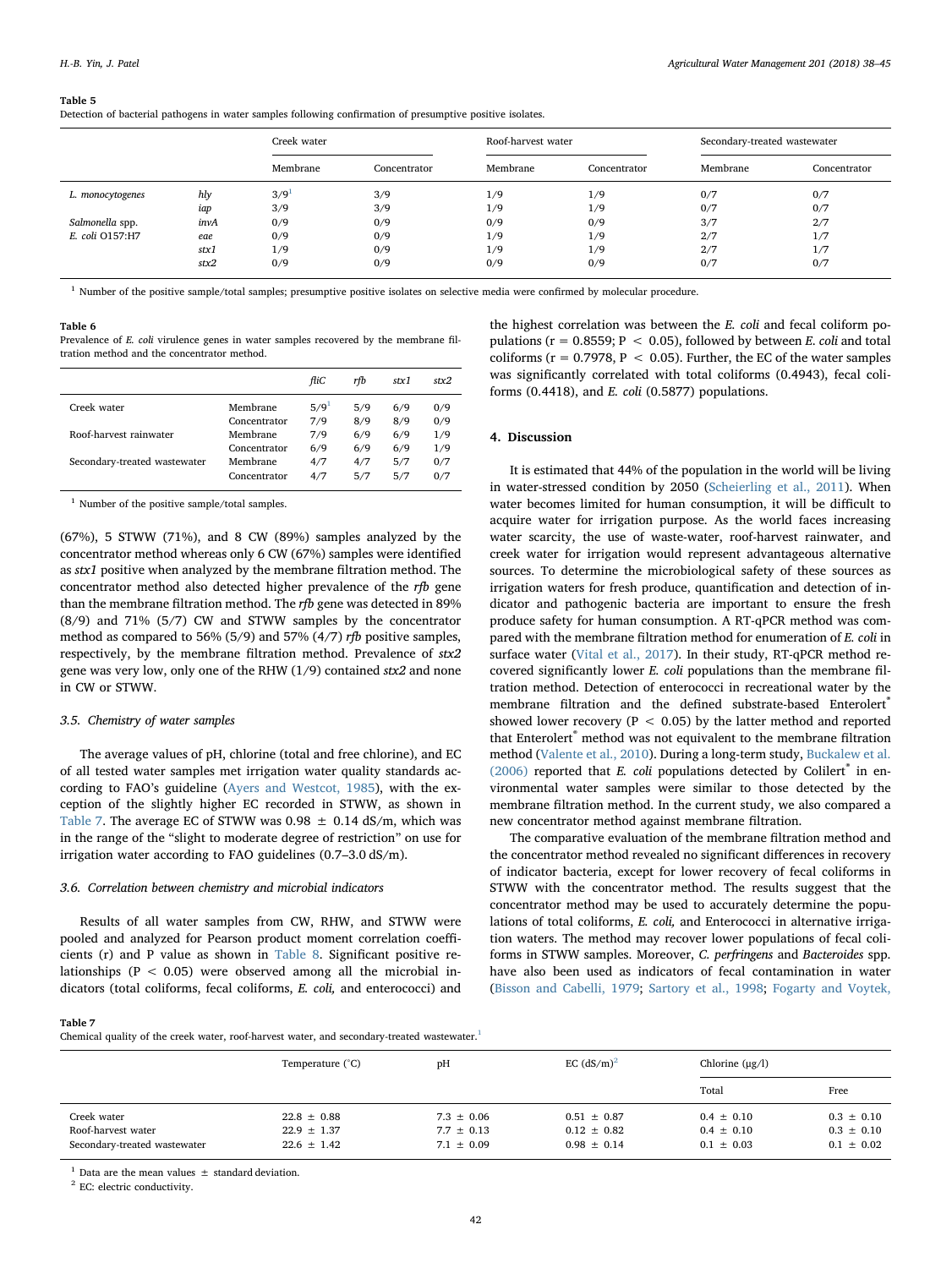#### <span id="page-5-1"></span>Table 8

Pearson correlation coefficients (r) with P-value determined between each of the chemical and microbiological quality of creek water, roof-harvest water, and secondary-treated wastewater.

|                       | Total coliforms        | Fecal coliforms       | E. coli                            | enterococci           | Temperature           | pH                    | EC <sup>1</sup>       | <b>Total Chlorine</b> |
|-----------------------|------------------------|-----------------------|------------------------------------|-----------------------|-----------------------|-----------------------|-----------------------|-----------------------|
| Fecal coliforms       | 0.7796<br>$(0.0000)^2$ |                       |                                    |                       |                       |                       |                       |                       |
| E. coli               | 0.7978<br>(0.0000)     | 0.8559<br>(0.0000)    |                                    |                       |                       |                       |                       |                       |
| enterococci           | 0.4275<br>(0.0020)     | 0.5233<br>(0.0001)    | 0.3676<br>(0.0086)                 |                       |                       |                       |                       |                       |
| Temperature           | $-0.0936$<br>(0.5181)  | $-0.0594$<br>(0.6819) | $-0.0712$<br>(0.6234)              | $-0.1664$<br>(0.2481) |                       |                       |                       |                       |
| pH                    | $-0.2644$<br>(0.0635)  | $-0.2634$<br>(0.0646) | $-0.4100$ <sup>*</sup><br>(0.0031) | 0.0659<br>(0.6495)    | $-0.2753$<br>(0.0530) |                       |                       |                       |
| EC                    | 0.4943<br>(0.0003)     | 0.4418<br>(0.0013)    | 0.5877<br>(0.0000)                 | 0.0487<br>(0.7371)    | $-0.2180$<br>(0.1284) | $-0.5801$<br>(0.0000) |                       |                       |
| <b>Total Chlorine</b> | $-0.3409$<br>(0.0154)  | $-0.2261$<br>(0.1144) | $-0.2305$<br>(0.1073)              | $-0.0114$<br>(0.9372) | 0.5166<br>(0.0001)    | $-0.1252$<br>(0.3865) | $-0.3065$<br>(0.0304) |                       |
| Free Chlorine         | $-0.3824$<br>(0.0061)  | $-0.2998$<br>(0.0344) | $-0.2194$<br>(0.1257)              | $-0.0587$<br>(0.6854) | 0.4880<br>(0.0003)    | $-0.1127$<br>(0.4356) | $-0.2667$<br>(0.0612) | 0.9453<br>(0.0000)    |

<span id="page-5-2"></span>EC: electric conductivity.

<span id="page-5-3"></span>\* Correlation coefficients are statistically significant ( $P < 0.05$ ).

<span id="page-5-4"></span> $2$  (P-value).

[2005;](#page-6-19) [Layton et al., 2006](#page-7-36)). Similar to the populations of traditional indicator bacteria, high prevalence of C. perfringens was detected in all three alternative water sources by both detection methods.

According to the proposed FSMA Produce Safety Rule, the irrigation water that is directly applied to growing produce should contain no more than 2.61 log CFU/100 ml E. coli per sample (statistical threshold value, STV) and 2.10 log CFU/100 ml of a geometric mean ( $n = 5$ samples) [\(USFDA, 2013](#page-7-18)). Therefore, it is important that a detection method should provide accurate enumerations for E. coli populations in irrigation water. In the current study, E. coli was detected in 8 CW, 2 RHW, and all 7 STWW samples ranging from 0.6 to 4.0 log CFU/100 ml. Escherichia coli populations in CW and RHW samples were within FSMA regulation. However, 5 STWW samples contained E. coli populations higher than the STV for direct irrigation application. Results of the current study not only support the usage of concentrator method to enumerate E. coli in alternative irrigation waters, but also indicate that STWW may only be used for drip or furrow irrigation where water is not in direct contact with the harvestable portion of crop. Subsurface drip irrigation has been shown to reduce contamination magnitude of crops as compared to other irrigation systems such as overhead irrigation ([Stine et al., 2005\)](#page-7-37).

In this study, both detection methods were comparable in detecting pathogenic bacteria in CW and RHW samples and detected equal number of pathogen positive samples. However, the concentrator method missed one of the three Salmonella positive and one of the two E. coli O157:H7 positive STWW samples. Overall, we observed that the accuracy and sensitivity of the concentrator method for microbiological quality assessments in STWW were compromised for bacterial pathogen detection and fecal coliform enumeration. Presence of solid particulates and/or chemicals in the STWW samples might have interfered with the target organisms in the concentrating pipette thereby negatively affecting the recovery of these bacteria.

As per USEPA's guidelines, secondary treatment standards are minimum requirements for wastewater treatment plants ([USEPA,](#page-7-38) [2017\)](#page-7-38). The STWW was selected for this study because it is more accessible wastewater source and may resemble to poor quality water. Moreover, STWW samples that contained higher bacterial populations than tertiary-treated wastewater were preferred in order to differentiate the accuracy and sensitivity between the two methods.

In this study, STWW samples had a relatively higher average EC than the other two sources. The higher EC indicates higher salinity of water, which reduces plant biomass and plant growth when used for crop irrigation thereby reducing the crop yield and its quality ([Lazof](#page-7-39) [and Bernstein, 1999;](#page-7-39) [Bernstein and Kafka](#page-6-20)fi, 2002). Electric conductivity of CW depends on the surrounding geology; for example, minerals in clay and limestone soils ionize as they dissolve and contribute to water conductivity ([Wetzel, 2001](#page-7-40)). The higher EC of STWW than the other two water sources might be due to higher concentrations of calcium ions and organic carbon solutes [\(USEPA, 2012b\)](#page-7-7). [Djaouda et al. \(2013\)](#page-6-21) reported that water with higher EC supported the survival of E. coli and

<span id="page-5-0"></span>Table 9

Analysis of Variance (ANOVA) table for comparing differences in detection of bacterial indicators by membrane filtration and concentrator methods.

| Indicator bacteria | Source              | Degrees of freedom |         | Sum of Squares | Mean Square | F Value | Pr > F       |
|--------------------|---------------------|--------------------|---------|----------------|-------------|---------|--------------|
| Total coliforms    | Water <sup>1</sup>  | $\overline{2}$     | 28.4896 |                | 14.2448     | 40.13   | ${}< 0.0001$ |
|                    | Method <sup>2</sup> |                    | 0.7938  |                | 0.7938      | 2.24    | 0.1419       |
|                    | Water*Method        | $\overline{2}$     | 0.6933  |                | 0.3467      | 0.98    | 0.3846       |
| Fecal coliforms    | Water               | $\overline{2}$     | 47.6520 |                | 23.8260     | 39.14   | ${}< 0.0001$ |
|                    | Method              |                    | 4.1876  |                | 4.1876      | 6.88    | 0.0119       |
|                    | Water*Method        | 2                  | 0.1662  |                | 0.0831      | 0.14    | 0.8728       |
| Escherichia coli   | Water               | $\overline{2}$     | 55.5961 |                | 27.7980     | 80.96   | ${}< 0.0001$ |
|                    | Method              |                    | 0.0360  |                | 0.0360      | 0.10    | 0.7477       |
|                    | Water*Method        | $\overline{2}$     | 1.7456  |                | 0.8728      | 2.54    | 0.0905       |
| Enterococci        | Water               | $\overline{2}$     | 2.8506  |                | 1.4253      | 1.51    | 0.2328       |
|                    | Method              |                    | 0.3411  |                | 0.3411      | 0.36    | 0.5512       |
|                    | Water*Method        | $\overline{2}$     | 0.0232  |                | 0.0116      | 0.01    | 0.9878       |

<span id="page-5-5"></span><sup>1</sup> The main effect "Water" included creek water, roof-harvest rainwater, and secondary-treated wastewater.

<span id="page-5-6"></span> $^{\rm 2}$  The main effect "Method" included the membrane filtration and the concentrator method.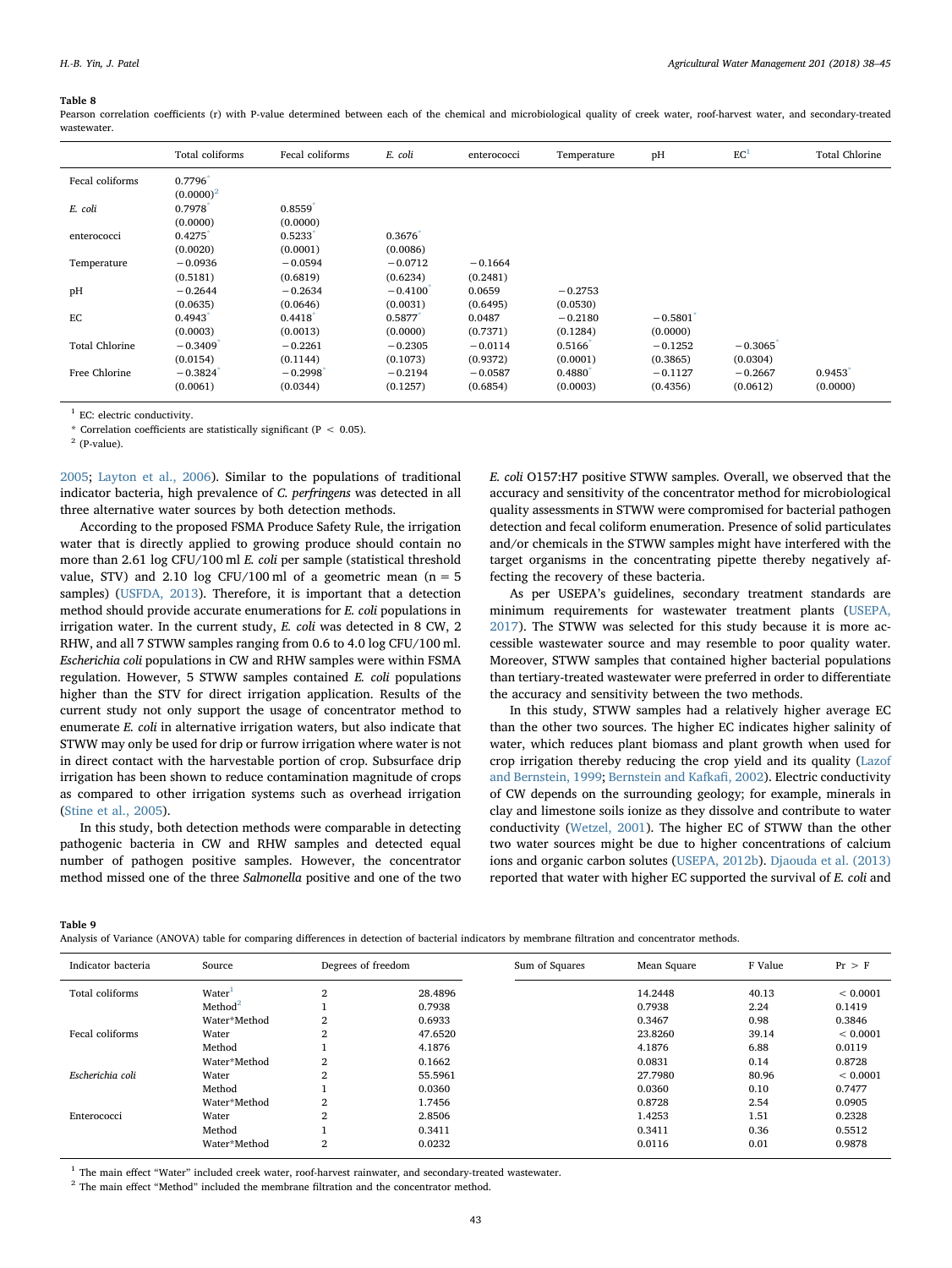Salmonella spp., which supports the findings of the current study that STWW samples contained significantly higher E. coli populations than CW and RHW. Additionally, Salmonella was only detected in STWW samples among all three types of waters. Previously, the presence of Salmonella had been reported in wastewater ([Blumenthal et al., 1989](#page-6-22); [Mara and Cairncross, 1989;](#page-7-41) [Shuval, 1991](#page-7-42); [Melloul et al., 2001](#page-7-43)).

Investigating the prevalence of E. coli virulence genes in irrigation water may be helpful in determining the microbiological safety of these alternative water sources. A published multiplex PCR assay was conducted in this study for rapidly detecting the prevalence of all four E. coli virulence genes in one single reaction ([Hu et al., 1999\)](#page-6-15). We observed high prevalence of flic, rfb, and stx1 genes but low prevalence of stx2 gene in all water sources studied. The results concur with our previous study where 36%–80% of CW samples collected in Pennsylvania contained shiga-toxin genes [\(Shelton et al., 2011\)](#page-7-44). Recent study by [Topalcengiz et al. \(2017\)](#page-7-45) confirmed high prevalence of fliC (52%) and stx1 (33%) gene but low prevalence of stx2 (9%) in Central Florida irrigation water ponds. Interestingly, although CW and RHW met the FSMA standard as irrigation water sources, at least one virulence gene of E. coli was detected in these water samples. Detection of E. coli virulence genes by the concentrator was superior to the membrane filtration method in CW, and similar in other waters, which suggest that the novel concentrator method can also be used for detecting virulence genes in these waters.

Traditionally, the membrane filtration method has been widely used for water quality analysis. However, this technique is not applicable for waters with a level of turbidity that would cause the filter to become blocked before an adequate volume of water has passed through ([SIS,](#page-7-26) [1996;](#page-7-26) [Eckner, 1998;](#page-6-12) [Köster et al., 2003](#page-7-27)). Further, background heterotrophic bacteria may decrease the recovery of coliforms in water by membrane filtration ([Burlingame et al., 1984](#page-6-23)). The concentrator method possessed one significant practical advantage when used for water samples with high particulate content. In the current study, membrane filters were clogged while processing some of the CW and STWW samples due to water turbidity; however, there was no clogging issue observed using the concentrator method. Turbid water sample can be diluted with a sterile water or multiple filters can be used to avoid clogging in the membrane filtration method.

The concentrator examined in this study uses tangentially-loaded filtration concentrating pipette to capture microorganisms and the trapped microorganisms are released through a patented Wet Foam elution process into ∼250 μl PBS-based elution fluid. It does not require vacuum and filter manifold setup. Previously, [Hunter et al. \(2011\)](#page-6-24) used ultrafiltration and the concentrator to detect E. coli O157:H7 in spikedrecreational water and reported that this method provided accurate detection of this pathogen. The current study was the first report using the concentrator method to determine populations of indicator bacteria, the presence of pathogenic bacteria, and the prevalence of E. coli virulence genes in alternative irrigation waters, where results were comparable to the membrane filtration method in CW and RHW samples.

## 5. Conclusions

The concentrator method is comparable to membrane filtration method for analyzing microbiological quality of creek water and roofharvested water. It is superior in detecting virulence genes associated with E. coli O157:H7 in creek water. The concentrator method is simple, highly effective, and rapid in detecting bacterial populations in irrigation water and can be used as an alternative to traditional tedious membrane filtration method. The type of water sources may influence the accuracy and efficiency of the concentrator.

#### Disclosure

The mention of trade names or commercial products does not imply

recommendation or endorsement to the exclusion of other products by the U.S. Department of Agriculture.

## Acknowledgments

Authors thank Jennifer Green and Paroo Chauhan for the technical assistance. The support of Ralph Vance for providing water samples at the Arlington Wastewater Treatment plant is greatly appreciated.

## References

- <span id="page-6-2"></span>Ahmed, W., Gardner, T., Toze, S., 2011. Microbiological quality of roof-harvested rainwater and health risks: a review. J. Environ. Qual. 40, 13–21. [http://dx.doi.org/10.](http://dx.doi.org/10.2134/jeq2010.0345) [2134/jeq2010.0345](http://dx.doi.org/10.2134/jeq2010.0345).
- <span id="page-6-11"></span>[Alderisio, K.A., DeLuca, N., 1999. Seasonal enumeration of fecal coliform bacteria from](http://refhub.elsevier.com/S0378-3774(18)30057-X/sbref0010) [the feces of ring-billed gulls \(](http://refhub.elsevier.com/S0378-3774(18)30057-X/sbref0010)Larus delawarensis) and Canada geese (Branta canadensis[\). Appl. Environ. Microbiol. 65, 5628](http://refhub.elsevier.com/S0378-3774(18)30057-X/sbref0010)–5630.
- <span id="page-6-14"></span>[American Public Health Association \(APHA\), 2005. Standard methods for the examina](http://refhub.elsevier.com/S0378-3774(18)30057-X/sbref0015)[tion of water and wastewater. American Wastewater Association and Water](http://refhub.elsevier.com/S0378-3774(18)30057-X/sbref0015) [Environment Federation, United States; Washington D.C.](http://refhub.elsevier.com/S0378-3774(18)30057-X/sbref0015)
- <span id="page-6-9"></span>[Armon, R., Gold, D., Brodsky, M., Oron, G., 2002. Surface and subsurface irrigation with](http://refhub.elsevier.com/S0378-3774(18)30057-X/sbref0020) effluents of diff[erent qualities and presence of](http://refhub.elsevier.com/S0378-3774(18)30057-X/sbref0020) Cryptosporidium oocysts in soil and on [crops. Water Sci. Technol. 46, 115](http://refhub.elsevier.com/S0378-3774(18)30057-X/sbref0020)–122.
- <span id="page-6-17"></span>[Ayers, R.S., Westcot, D.W., 1985. Water quality for agriculture, FAO Irrigation and](http://refhub.elsevier.com/S0378-3774(18)30057-X/sbref0025) [drainage paper 29 Rev. 1. Food and Agricultural Organization, United Nation \(UN\);](http://refhub.elsevier.com/S0378-3774(18)30057-X/sbref0025) [Rome.](http://refhub.elsevier.com/S0378-3774(18)30057-X/sbref0025)
- <span id="page-6-10"></span>[Bagdasaryan, G.A., 1964. Survival of viruses of the enterovirus group \(Poliomyelitis,](http://refhub.elsevier.com/S0378-3774(18)30057-X/sbref0030) [ECHO, coxsackie\) in soil and on vegetables. J. Hyg. Epidemiol. Microbiol. Immunol.](http://refhub.elsevier.com/S0378-3774(18)30057-X/sbref0030) [8, 497](http://refhub.elsevier.com/S0378-3774(18)30057-X/sbref0030)–505.
- <span id="page-6-20"></span>Bernstein, N., Kafkafi[, U., 2002. Root growth under salinity stress. Plant Roots: The](http://refhub.elsevier.com/S0378-3774(18)30057-X/sbref0035) [Hidden Half, third ed. CRC Press, Florida, pp. 787](http://refhub.elsevier.com/S0378-3774(18)30057-X/sbref0035)–805.
- <span id="page-6-13"></span>[Bisson, J.W., Cabelli, V.J., 1979. Membrane](http://refhub.elsevier.com/S0378-3774(18)30057-X/sbref0040) filter enumeration method for Clostridium perfringens[. Appl. Environ. Microbiol. 37, 55](http://refhub.elsevier.com/S0378-3774(18)30057-X/sbref0040)–66.
- <span id="page-6-22"></span>[Blumenthal, U.J., Strauss, M., Mara, D.D., Cairncross, S., 1989. Generalised model of the](http://refhub.elsevier.com/S0378-3774(18)30057-X/sbref0045) effect of diff[erent control measures in reducing health risks from waste reuse. Water](http://refhub.elsevier.com/S0378-3774(18)30057-X/sbref0045) [Sci. Technol. 21, 567](http://refhub.elsevier.com/S0378-3774(18)30057-X/sbref0045)–577.
- <span id="page-6-6"></span>[Brandl, M.T., 2006. Fitness of human enteric pathogens on plants and implications for](http://refhub.elsevier.com/S0378-3774(18)30057-X/sbref0050) [food safety 1. Annu. Rev. Phytopathol. 44, 367](http://refhub.elsevier.com/S0378-3774(18)30057-X/sbref0050)–392.
- <span id="page-6-18"></span>[Buckalew, D.W., Hartman, L.J., Grimsley, G.A., Martin, A.E., Register, K.M., 2006. A long](http://refhub.elsevier.com/S0378-3774(18)30057-X/sbref0055)[term study comparing membrane](http://refhub.elsevier.com/S0378-3774(18)30057-X/sbref0055) filtration with Colilert® defined substrates in de[tecting fecal coliforms and Escherichia coli in natural waters. J. Environ. Manag. 80,](http://refhub.elsevier.com/S0378-3774(18)30057-X/sbref0055) 191–[197](http://refhub.elsevier.com/S0378-3774(18)30057-X/sbref0055).
- <span id="page-6-23"></span>[Burlingame, G.A., McElhaney, J., Bennett, M., Pipes, W.O., 1984. Bacterial interference](http://refhub.elsevier.com/S0378-3774(18)30057-X/sbref0060) [with coliform colony sheen production on membrane](http://refhub.elsevier.com/S0378-3774(18)30057-X/sbref0060) filters. Appl. Environ. [Microbiol. 47, 56](http://refhub.elsevier.com/S0378-3774(18)30057-X/sbref0060)–60.
- <span id="page-6-16"></span>[Castro, E., Manas, P., De las Heras, J., 2009. A comparison of the application of di](http://refhub.elsevier.com/S0378-3774(18)30057-X/sbref0065)fferent waste products to a lettuce crop: eff[ects on plant and soil properties. Sci. Hortic. 123,](http://refhub.elsevier.com/S0378-3774(18)30057-X/sbref0065) 148–[155](http://refhub.elsevier.com/S0378-3774(18)30057-X/sbref0065).
- <span id="page-6-3"></span>[Chidamba, L., Korsten, L., 2015. Pyrosequencing analysis of roof-harvested rainwater and](http://refhub.elsevier.com/S0378-3774(18)30057-X/sbref0070) [river water used for domestic purposes in Luthengele village in the Eastern Cape](http://refhub.elsevier.com/S0378-3774(18)30057-X/sbref0070) [Province of South Africa. Environ. Monit. Assess. 187, 41](http://refhub.elsevier.com/S0378-3774(18)30057-X/sbref0070).
- <span id="page-6-8"></span>[Déportes, I., Benoit-Guyod, J.L., Zmirou, D., 1995. Hazard to man and the environment](http://refhub.elsevier.com/S0378-3774(18)30057-X/sbref0075) [posed by the use of urban waste compost: a review. Sci. Total Environ. 172, 197](http://refhub.elsevier.com/S0378-3774(18)30057-X/sbref0075)–222.
- <span id="page-6-5"></span>Despins, C., Farahbakhsh, K., Leidl, C., 2009. Assessment of rainwater quality from rainwater harvesting systems in Ontario. Can. J. Water Supply Res. Technol. – AQUA 58, 117–134. <http://dx.doi.org/10.2166/aqua.2009.013>.
- <span id="page-6-21"></span>[Djaouda, M., Gaké, B., Ebang Menye, D., Zébazé Togouet, S.H., Nola, M., Njiné, T., 2013.](http://refhub.elsevier.com/S0378-3774(18)30057-X/sbref0085) [Survival and growth of](http://refhub.elsevier.com/S0378-3774(18)30057-X/sbref0085) Vibrio cholerae, Escherichia coli, and Salmonella Spp. in well [water used for drinking purposes in Garoua \(North Cameroon\). Int. J. Bacteriol.](http://refhub.elsevier.com/S0378-3774(18)30057-X/sbref0085) [2013, 1](http://refhub.elsevier.com/S0378-3774(18)30057-X/sbref0085)–7.
- <span id="page-6-1"></span>European Commission (EC), 2016. Guidelines on Integrating Water Reuse into Water Planning and Management in the Context of the WFD. [http://ec.europa.eu/](http://ec.europa.eu/environment/water/pdf/Guidelines_on_water_reuse.pdf) [environment/water/pdf/Guidelines\\_on\\_water\\_reuse.pdf](http://ec.europa.eu/environment/water/pdf/Guidelines_on_water_reuse.pdf).
- <span id="page-6-0"></span>[EU, 2007. Addressing the Challenge of Water Scarcity and Droughts in the European](http://refhub.elsevier.com/S0378-3774(18)30057-X/sbref0095) [Union. European Union \(EU\), Brussels](http://refhub.elsevier.com/S0378-3774(18)30057-X/sbref0095).
- <span id="page-6-12"></span>[Eckner, K.F., 1998. Comparison of membrane](http://refhub.elsevier.com/S0378-3774(18)30057-X/sbref0100) filtration and multiple-tube fermentation [by the Colilert and Enterolert methods for detection of waterborne coliform bacteria,](http://refhub.elsevier.com/S0378-3774(18)30057-X/sbref0100) [Escherichia coli, and enterococci used in drinking and bathing water quality mon](http://refhub.elsevier.com/S0378-3774(18)30057-X/sbref0100)[itoring in southern Sweden. Appl. Environ. Microbiol. 64 \(8\), 3079](http://refhub.elsevier.com/S0378-3774(18)30057-X/sbref0100)–3083.
- <span id="page-6-4"></span>[Evans, C.A., Coombes, P.J., Dunstan, R.H., 2006. Wind, rain and bacteria: the e](http://refhub.elsevier.com/S0378-3774(18)30057-X/sbref0105)ffect of [weather on the microbial composition of roof-harvested rainwater. Water Res. 40,](http://refhub.elsevier.com/S0378-3774(18)30057-X/sbref0105) 37–[44](http://refhub.elsevier.com/S0378-3774(18)30057-X/sbref0105).
- <span id="page-6-19"></span>[Fogarty, L.R., Voytek, M.A., 2005. Comparison of](http://refhub.elsevier.com/S0378-3774(18)30057-X/sbref0110) Bacteroides-Prevotella 16S rRNA genetic markers for fecal samples from diff[erent animal species. Appl. Environ. Microbiol. 71,](http://refhub.elsevier.com/S0378-3774(18)30057-X/sbref0110) 5999–[6007](http://refhub.elsevier.com/S0378-3774(18)30057-X/sbref0110).
- <span id="page-6-7"></span>[Harris, L.J., Farber, J.N., Beuchat, L.R., Parish, M.E., Suslow, T.V., Garrett, E.H., Busta,](http://refhub.elsevier.com/S0378-3774(18)30057-X/sbref0115) [F.F., 2003. Outbreaks associated with fresh produce: incidence, growth, and survival](http://refhub.elsevier.com/S0378-3774(18)30057-X/sbref0115) [of pathogens in fresh and fresh-cut produce. Compr. Rev. Food Sci. Food Saf. 2,](http://refhub.elsevier.com/S0378-3774(18)30057-X/sbref0115) 78–[141.](http://refhub.elsevier.com/S0378-3774(18)30057-X/sbref0115)
- <span id="page-6-15"></span>[Hu, Y., Zhang, Q., Meitzler, J.C., 1999. Rapid and sensitive detection of](http://refhub.elsevier.com/S0378-3774(18)30057-X/sbref0120) Escherichia coli [O157: H7 in bovine faeces by a multiplex PCR. J. Appl. Microbiol. 87, 867](http://refhub.elsevier.com/S0378-3774(18)30057-X/sbref0120)–876.
- <span id="page-6-24"></span>Hunter, [D.M., Leskinen, S.D., Magaña, S., Schlemmer, S.M., Lim, D.V., 2011. Dead-end](http://refhub.elsevier.com/S0378-3774(18)30057-X/sbref0125)